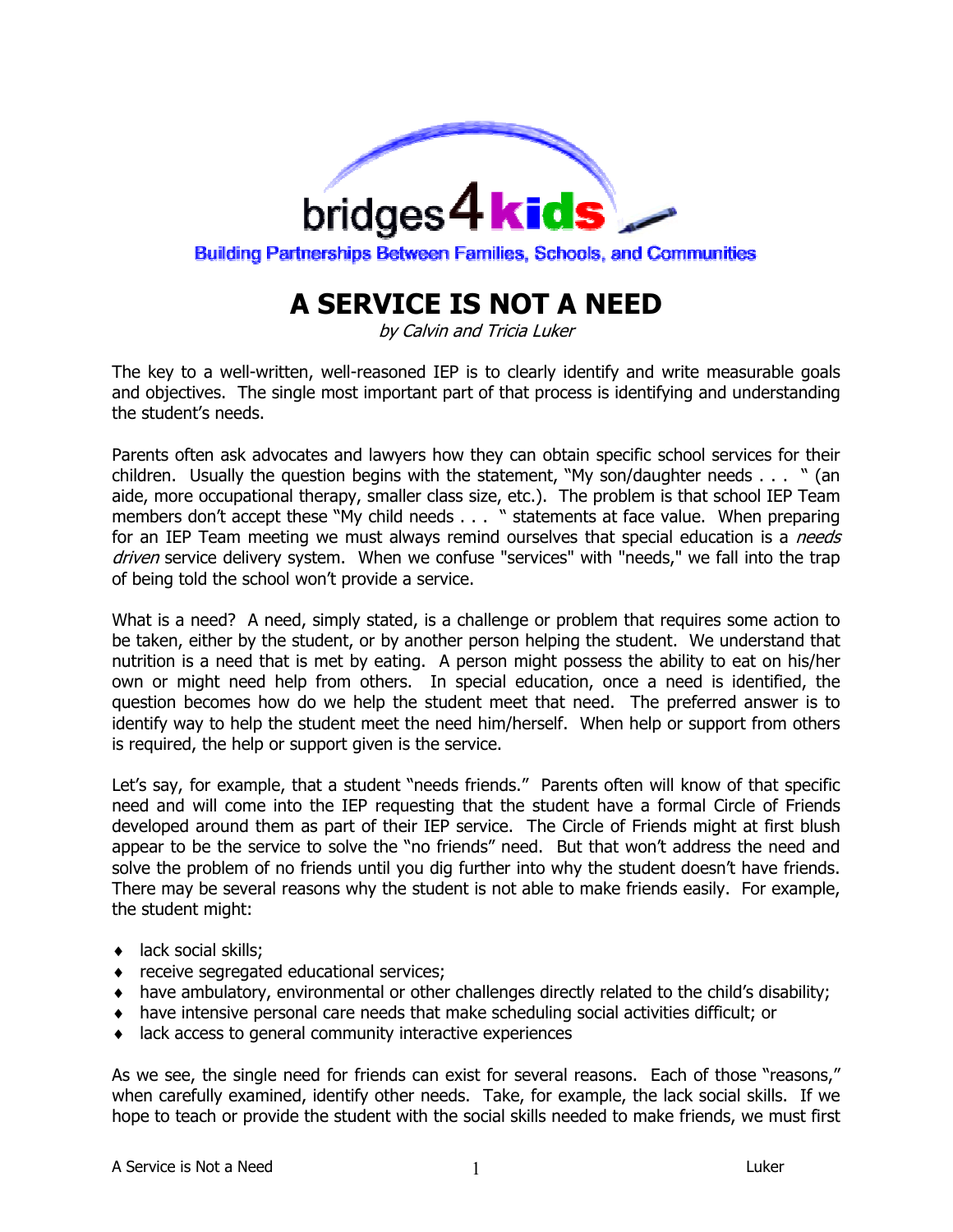identify what social skills the student lacks. The student may not know how to start a conversation, invite other students to join them in an activity or might not feel comfortable making eye contact with other students. These challenges can be stated as needs. For example the student needs to learn:

- ♦ how to make and maintain eye contact;
- ♦ how to initiate and end conversations;
- ♦ how to be aware of their body language;
- $\bullet$  how to invite others to join in activities; etc.

In order to address the larger need of having friends, we now see that other things must be addressed or learned first in order to meet the ultimate goal of making friends. Now it is time to explore strategies which would help the student learn the necessary social skills.

Direct support strategies that could be used to help the student be better prepared to make friends might include:

- ♦ teaching specific social contact strategies essential to promoting positive contact with others [eye contact, initiate conversations, etc.]
- ♦ teaching emotional controls and cues (how to read body language, using acceptable tone of voice, expression, etc.)
- ♦ teaching how to play games, use toys and equipment, etc. in typical social environments.
- ♦ teaching value of consideration, empathy, sympathy, respect, etc. through role-playing and other activities, etc.
- ♦ encouraging the student to make environmental choices that increase the opportunity for socialization and contact with peers. (class seating, where and with whom to sit at lunch, where to go and what to do at recess.

These all are examples of steps that might help a student to act in a way that helps them to take advantage of opportunities to make friends. They also identify the specific services that need to be performed in order to prepare the student to make and keep friends.

But what about the parents' desire Circle of Friends Service? We suggested above that another reason that a student might not be able to make friends is because she/he receives segregated educational services or lacks access to general community interactive experiences. These examples can be restated as needs. For example, saying that "the student needs opportunities to interact with other students to demonstrate and expand his/her social skills" clearly focuses the IEP Team on social areas that must be addressed as goals and objectives in the student's IEP. Once the IEP Team has embraced the necessity for expanded opportunities for social interaction in a goal and objective format, then it becomes time to consider what services will help achieve the goal. One service might be the Circle of Friends. But by having identified the need and writing the goal and objective based on the need, the IEP Team can now look beyond the Circle of Friends service initially demanded by the parents, and can consider and implement other creative supports and services as well.

Okay, so how does all this look on an IEP? Most IEP forms identify student needs before considering goals and objectives. For our student, we have identified the following needs:

- ♦ Needs friends;
- ♦ Needs to learn how to make and maintain eye contact;